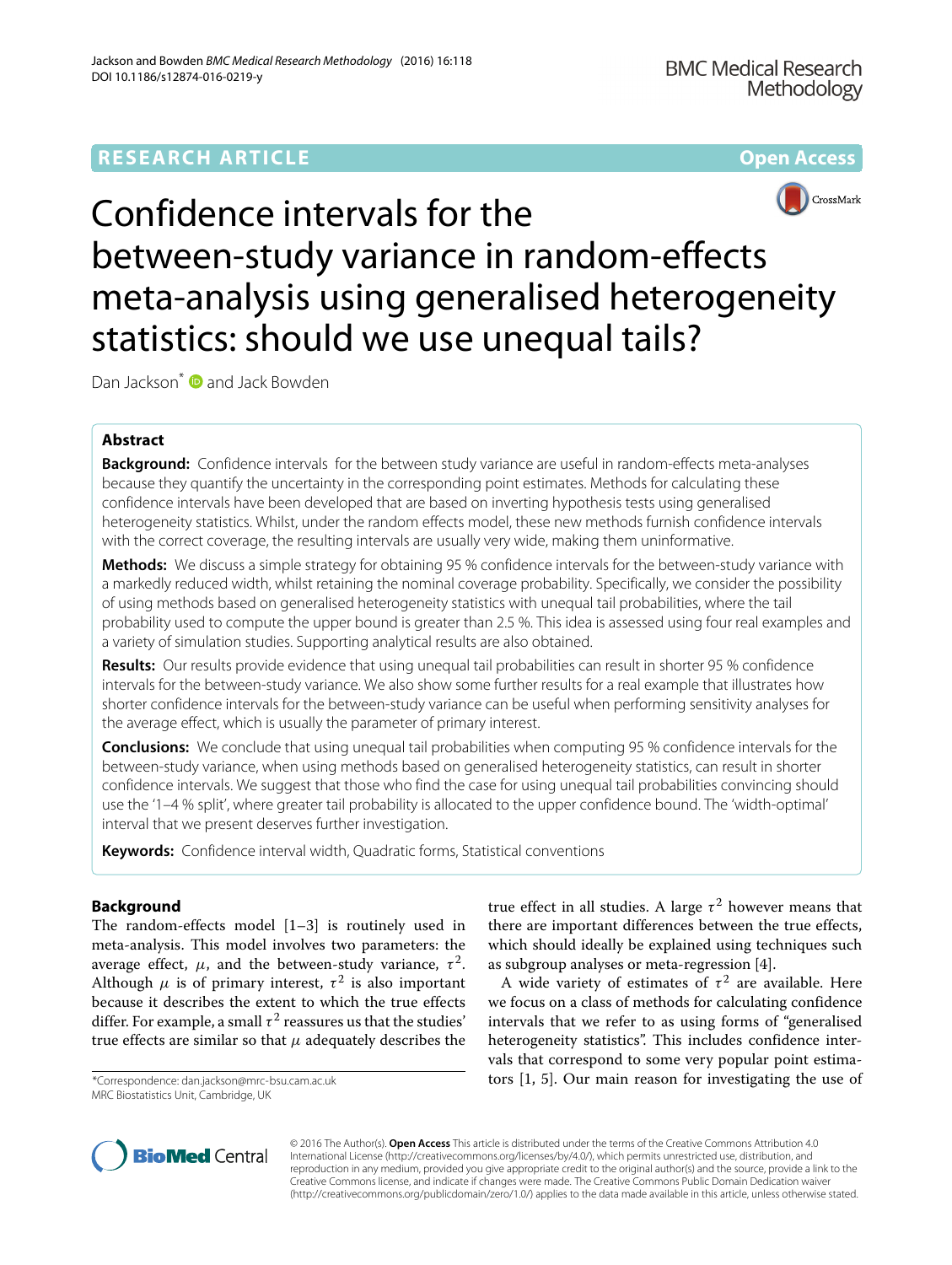these particular methods is because, under the assumptions of the random-effects model, they are exact. This means that we can explore the use of confidence intervals with unequal tail probabilities whilst retaining the nominal coverage probability; if we instead explored the use of alternative, and approximate, methods then we would have the added complication that using unequal tail probabilities would also have implications for the actual coverage probability. Hence for other methods we would have to further explore if shorter confidence intervals were due to lower coverage probabilities rather than using better statistical methods. It is for this same reason that we do not investigate the recently proposed approximate method that uses generalised heterogeneity statistics [\[6\]](#page-13-4). The use of unequal tail probabilities was described in some of the previous accounts of the methods that we use [\[7,](#page-13-5) [8\]](#page-13-6) and in other accounts it is obvious that they could have been used. Hence the use of unequal tails when calculating confidence intervals using the methods we use here is not methodologically novel, but to our knowledge this paper is the first to investigate this particular issue in detail.

Point estimates of  $\tau^2$  are routinely provided by metaanalysis computer software and can be used when making approximate inferences about the average effect [\[1,](#page-13-0) [9\]](#page-14-0). Methods for further calculating confidence intervals for  $\tau^2$  have now also become available [\[7,](#page-13-5) [8,](#page-13-6) [10,](#page-14-1) [11\]](#page-14-2). Unfortunately, the confidence intervals for  $\tau^2$  obtained from such methods are usually very wide. This is, in part, due to the fact that there is little information about  $\tau^2$  in typical meta-analyses containing a handful of studies. Despite this fundamental limitation, it is natural to consider strategies for obtaining narrower confidence intervals. In this paper we discuss a simple strategy that enables one to apportion unequal amounts of the allowed type I error rate between the tails of the confidence interval. In the context of Bayesian analyses, presenting highest posterior density regions is a way to try to obtain shorter credible intervals than those that use equal probability tails of the posterior density, although this will not be successful in every case. Figure [2](#page-5-0) below suggests that the use of unequal tails to provide shorter confidence intervals is conceptually similar to the use of highest posterior density regions, because we use quantiles where the *Q* profile statistic is greater than the conventional 2.5 % and 97.5 % quantiles. However, since the proposed methods are not likelihood based, it is not straightforward to directly compare our methods to Bayesian approaches.

For the most part, we will focus on the Q profile method [\[10,](#page-14-1) [11\]](#page-14-2) for calculating confidence intervals, because this is the most established method that is based on generalised heterogeneity statistics. However we will also explore the use of an alternative approach [\[7,](#page-13-5) [8\]](#page-13-6). Our main focus will be to assess whether the possibility of using unequal tail probabilities when computing 95 % confidence intervals of this type results in shorter intervals; if this is the case then we regard the analysis as being more informative. Although the accruement of shorter confidence intervals for  $\tau^2$  is a desirable goal in its own right, we will also show how this can be useful when performing sensitivity analyses for the average effect, which is the parameter of primary interest. We will see below that substantial gains can be made by 'spending' the majority of the tail probability when computing the upper bounds of confidence intervals for  $\tau^2$ .

The length and coverage of confidence intervals is only one of many criteria for evaluating them and there is a large literature that relates to this issue. The interested reader is referred to section 9.3 of Casella and Berger [\[12\]](#page-14-3) for an accessible introduction. In addition to discussing the length (or the size in more than one dimension), the expected length and the coverage probability of confidence intervals, Casella and Berger describe a variety of other ideas. These ideas include notions such as the 'uniformly most accurate' confidence interval, 'unbiased' confidence intervals and 'loss function optimality'. Casella and Berger provide a variety of references and exercises, so that the committed reader may explore these issues further. They also discuss Bayesian optimality of credible intervals; another way to obtain shorter confidence intervals for  $\tau^2$  is to use informative priors for this parameter [\[13,](#page-14-4) [14\]](#page-14-5) but we will focus on classical methods.

# **Methods**

# **The random-effects model**

The random-effects model for the study effect estimates  $y_1, \ldots, y_k$  in a meta-analysis is usually written as

<span id="page-1-0"></span>
$$
y_i|\mu_i \sim N(\mu_i, \sigma_i^2), \quad \mu_i \sim N(\mu, \tau^2). \tag{1}
$$

where *yi* is the estimated effect from the *i*th study. The model contains  $(k + 1)$  variance components:  $\sigma_i^2$  represents the within study variance for study *i*'s estimate (assumed fixed and known in analysis but estimated in practice) and  $\tau^2$  represents the variance of the true study effects  $\mu_i$  that are assumed to be normally distributed around an average effect  $\mu$ . In the special case where  $\tau^2$ is zero, [\(1\)](#page-1-0) is equivalent to the standard fixed-effect (or common-effect) model, where  $\mu_i = \mu$  for all *i*. In this case all studies are assumed to provide an estimate of the same underlying quantity.

# **Making approximate inferences about the average effect**

Here our focus is on methods for calculating confidence intervals for  $\tau^2$  but we also briefly describe the usual mode of making approximate inference in a meta-analysis for the average effect  $\mu$ . We return to this issue below, where we explain how our methods are useful when performing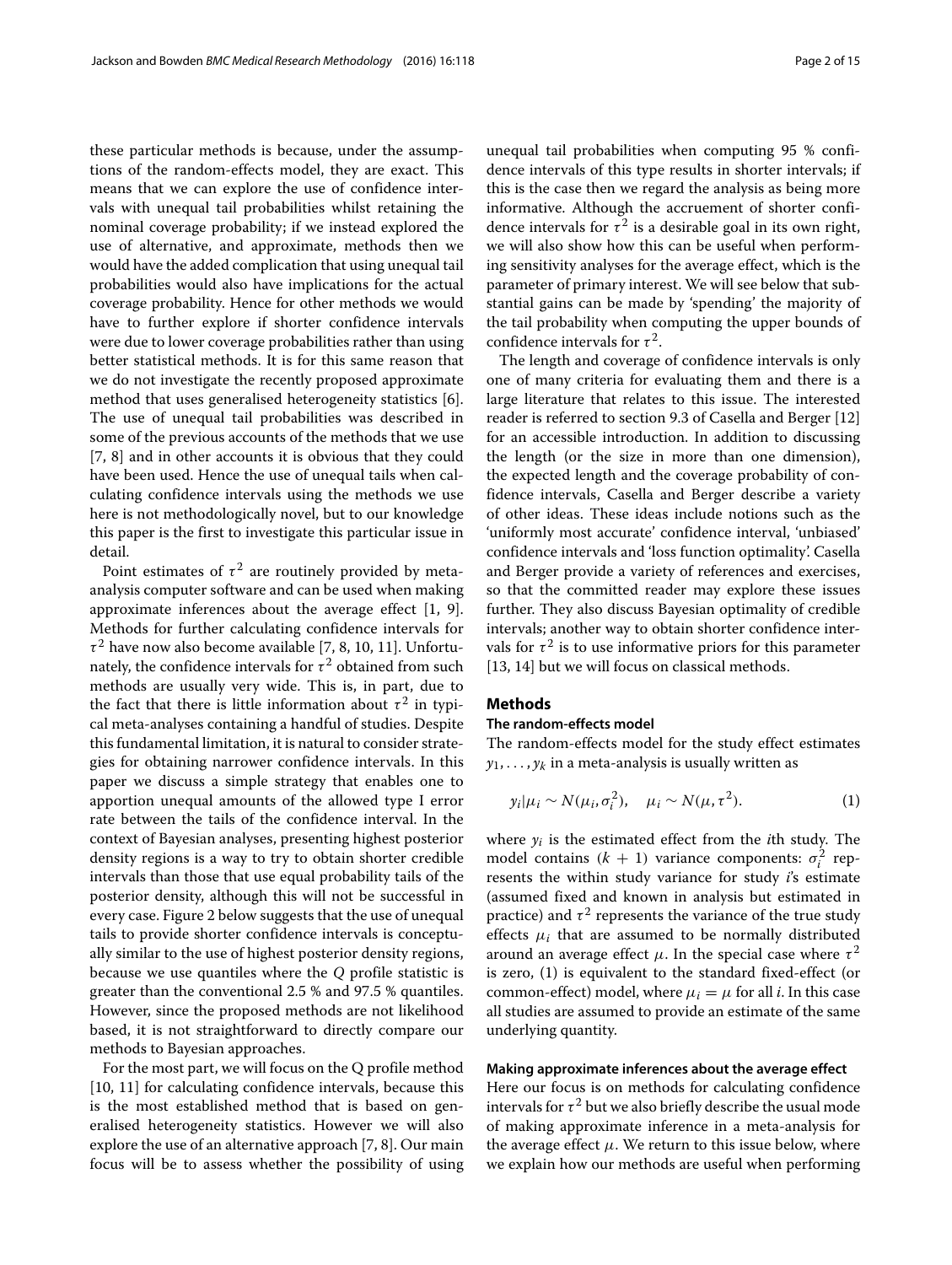sensitivity analyses for  $\mu$ ; usually the average effect is the parameter of primary interest.

Let  $w_i = 1/\sigma_i^2$  be the within-study precision of the *i*th estimated effect,  $y_i$ . The fixed-effect estimate of  $\mu$  and its variance are given by

<span id="page-2-0"></span>
$$
\hat{\mu} = \frac{\sum_{i=1}^{k} w_i y_i}{\sum_{i=1}^{k} w_i}, \quad \text{Var}(\hat{\mu}) = \frac{1}{\sum_{i=1}^{k} w_i}
$$
(2)

which immediately gives rise to confidence intervals and hypothesis test results. However [\(2\)](#page-2-0) assumes that  $\tau^2$  = 0, which is a strong assumption that is relaxed by the random-effects model. In the random-effects model we replace  $w_i$  with  $w_i^*$  where  $w_i^* = 1/(\sigma_i^2 + \hat{\tau}^2)$  in [\(2\)](#page-2-0), where  $\hat{\tau}^2$  is a point estimate. This method for making inferences using the random effects model is only approximate however because the uncertainty in the estimate of  $\tau^2$  is not taken into account in this analysis. However in metaanalyses with many studies this approximate method is sufficiently accurate in application and is widely used with moderate or even small numbers of studies. The Hartung and Knapp modification [\[15,](#page-14-6) [16\]](#page-14-7), which shares much in common with methods already used in particle physics [\[17\]](#page-14-8), has been proposed to provide more accurate inference for the average effect. However this method has also recently been critiqued by Wiksten et al. [\[18\]](#page-14-9) on the grounds that it is not always conservative compared to a fixed-effect analysis.

### **Generalised heterogeneity statistics**

Various forms of heterogeneity statistics have been proposed in order to provide point estimates of, and subsequently confidence intervals for,  $\tau^2$ . We will refer to statistics of this type as generalised heterogeneity statistics, which we will define as a statistic of the form

$$
Q = \sum_{i=1}^{k} w_i (\sigma_i^2, \tau^2) (y_i - \hat{\mu})^2
$$
 (3)

where the weights  $w_i(\sigma_i^2, \tau^2)$  are functions of the within and the between-study variances and

$$
\hat{\mu} = \frac{\sum_{i=1}^{k} w_i(\sigma_i^2, \tau^2) y_i}{\sum_{i=1}^{k} w_i(\sigma_i^2, \tau^2)}
$$
(4)

so that  $\hat{\mu}$  is the weighted mean of the  $y_i$ . The choice of the functional form of  $w_i(\sigma_i^2, \tau^2)$  determines the type of generalised heterogeneity statistic. We allow the function  $w_i(\sigma_i^2, \tau^2)$  to take any form but functions that are positive and non-increasing in both  $\sigma_i^2$  and  $\tau^2$  are most appropriate, because then the weights allocated to studies are positive non-increasing functions in the total variance  $(\sigma_i^2 + \tau^2)$ . To date, three forms of  $w_i(\sigma_i^2, \tau^2)$  have been proposed for use in generalised heterogeneity statistics.

# *The conventional heterogeneity statistic*

Cochran [\[19\]](#page-14-10) suggested using  $w_i(\sigma_i^2, \tau^2) = 1/\sigma_i^2$ , where  $\sigma_i^2$  is the *estimated* within-study variance, so that the conventional weights in a fixed-effect analysis as in [\(2\)](#page-2-0) are used when computing *Q*. DerSimonian and Laird [\[1\]](#page-13-0) provide the expectation of this statistic and suggested matching this expectation to the observed *Q* in order to obtain a moments based estimator of  $\tau^2$ . Hoaglin [\[20\]](#page-14-11) clarifies that Cochran used the estimated within-study variances when calculating his statistic; since here we take the withinstudy variances as fixed and known in analysis, using  $w_i(\sigma_i^2, \tau^2) = 1/\sigma_i^2$  to indicate Cochran's heterogeneity statistic suppresses the distinction between the estimated and true within-study variances. This means describing the conventional heterogeneity statistic as Cochran's heterogeneity statistic is not completely historically accurate. However we continue to associate Cochran with this particular heterogeneity statistic, so that his valuable contribution to meta-analysis may continue to be recognised.

# *DerSimonian and Kacker's generalised heterogeneity statistics*

DerSimonian and Kacker [\[21\]](#page-14-12) suggested using  $w_i(\sigma_i^2, \tau^2) = a_i$ , where  $a_i$  is any fixed positive constant. Since the within-study variances are treated as fixed and known,  $a_i$  may be any positive function of  $\sigma_i^2$ . This includes the reciprocal function so that DerSimonian and Kacker's suggestion includes the previous heterogeneity statistic as a special case. If all *ai* are identical then *Q* becomes an unweighted sum of squares. Hence DerSimonian and Kacker's generalised statistic includes the possibility of using equal weights, an idea that was also suggested by DerSimonian and Laird [\[1\]](#page-13-0).

# *The Q profile heterogeneity statistic*

Using  $w_i(\sigma_i^2, \tau^2) = 1/(\sigma_i^2 + \tau^2)$  provides a pivot for  $\tau^2$  that can also be be used for estimation. This is a markedly different choice of weights to the previous two suggestions because the weights are now a function of the unknown parameter  $\tau^2$ . Hence the *Q* profile heterogeneity statistic is a function of  $\tau^2$  and we emphasise this by writing this *Q* statistic as  $Q(\tau^2)$ . This choice of  $w_i(\sigma_i^2, \tau^2)$  is very convenient because  $Q(\tau^2) \sim \chi^2_{k-1}$  for all  $\tau^2$ . Hence solving  $Q(\tau^2) = k - 1$  for  $\tau^2$  provides an estimate of  $\hat{\tau}^2$  that is generally credited to Paule and Mandel [\[5\]](#page-13-3).  $Q(\tau^2)$  is a decreasing function in  $\tau^2$  [\[10\]](#page-14-1) so that this estimate is unique. If  $Q(0) < k - 1$ , so that there is no nonnegative  $\tau^2$  that satisfies  $O(\tau^2) = k - 1$ , then  $\hat{\tau}^2$  is taken to be zero. It has recently been shown that the Paule-Mandel and the Empirical Bayes [\[22,](#page-14-13) [23\]](#page-14-14) estimators are equivalent in the more general context of random effects models for meta-regression [\[24\]](#page-14-15). Bowden et al. [\[25\]](#page-14-16) also noted the equivalence of the Paule-Mandel estimator and the Empirical Bayes approach of Carter and Rolph [\[26\]](#page-14-17).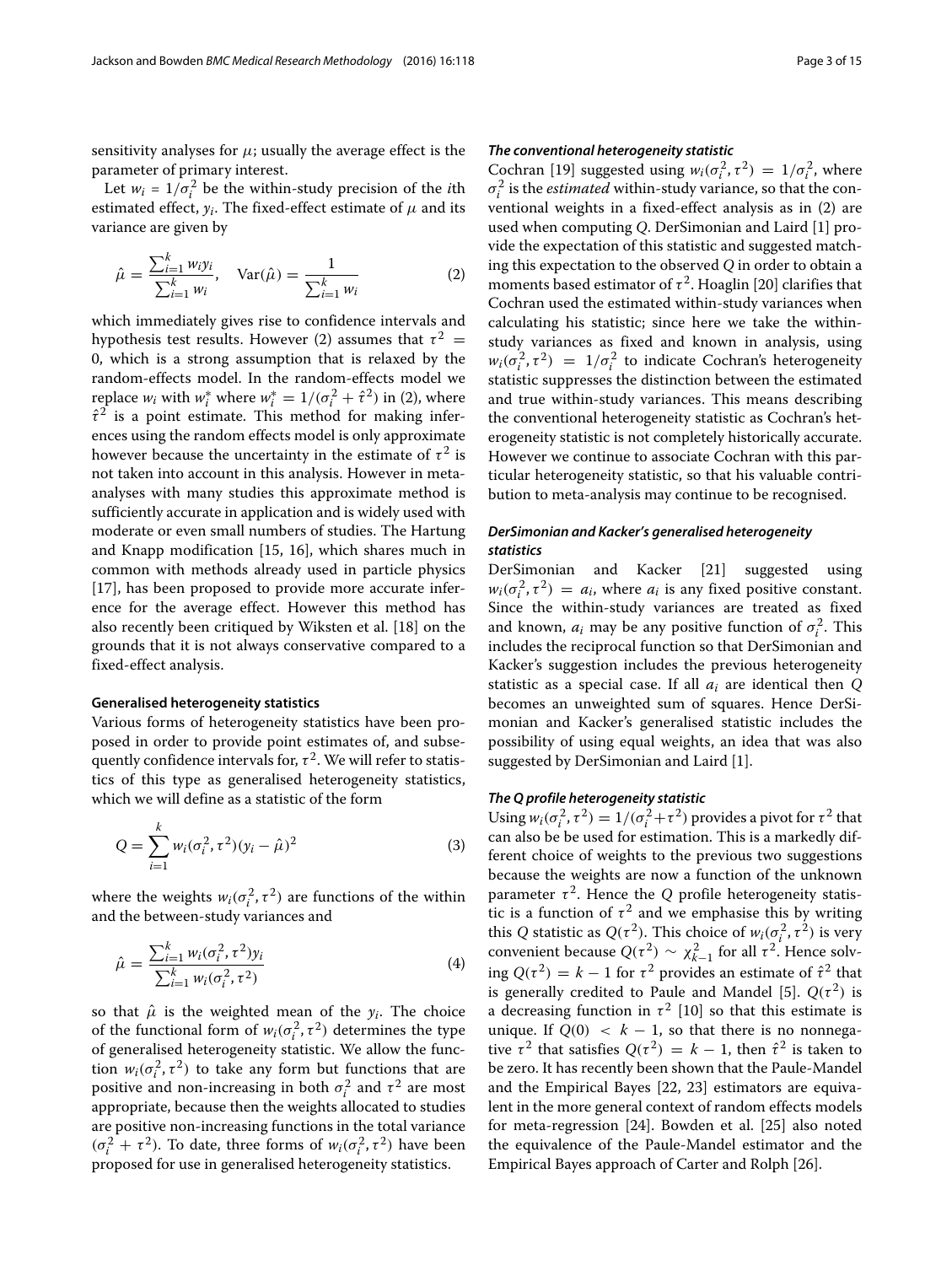# **Confidence intervals for the between-study variance**

Many methods have been proposed to derive confidence intervals for  $\tau^2$  but most rely on asymptotic arguments [\[11\]](#page-14-2). For this reason they generally fail to achieve nominal coverage, and this poor performance is exhibited in confidence intervals [\[25\]](#page-14-16). Several authors have proposed exact (under the random-effects model) methods for calculating confidence intervals for  $\tau^2$  using various forms of generalised heterogeneity statistics. All these methods have been shown to result in confidence *intervals* rather than more general confidence sets that need not be an interval [\[27\]](#page-14-18).

# *The Q profile method*

Perhaps the best known method of this type is the *Q* profile method [\[10,](#page-14-1) [11\]](#page-14-2). As noted above, the choice of weights  $w_i(\sigma_i^2, \tau^2) = 1/(\sigma_i^2 + \tau^2)$  results in  $Q(\tau^2) \sim \chi_{k-1}^2$ . Hence  $Q(\tau^2)$  is a pivot in  $\tau^2$  with a very well known distribution. Since  $Q(\tau^2)$  is decreasing in  $\tau^2$  [\[10\]](#page-14-1), we can use critical values from the  $\chi^2_{k-1}$  distribution,  $a = \chi^2_{\alpha_2, k-1}$  and  $b = \chi^2_{1-\alpha_1,k-1}$ , where  $\chi^2_{\alpha,\nu}$  is the  $\alpha$  quantile of the  $\chi^2_{k-1}$  distribution, to define a  $(1 - \alpha) \times 100$  % confidence interval for  $\tau^2$  where  $\alpha_1 + \alpha_2 = \alpha$ . The values of  $\tau^2$  that lie in the confidence interval satisfy

<span id="page-3-0"></span>
$$
P(a < Q(\tau^2) < b) = 1 - \alpha \tag{5}
$$

If no  $\tau^2$  satisfies [\(5\)](#page-3-0), because  $Q(0) < \chi^2_{\alpha_2,k-1}$ , then we can either provide a null set [\[11\]](#page-14-2) or provide the interval  $[0, 0] = \{0\}$  [\[8,](#page-13-6) [10\]](#page-14-1). A Newton-Raphson method for implementing the *Q* profile method is available [\[27\]](#page-14-18). Throughout we use  $\alpha_1$  and  $\alpha_2$  to denote the tail probabilities used in the lower and upper bounds of the confidence interval for  $\tau^2$ , respectively.

# *Jackson's method*

Biggerstaff and Jackson [\[7\]](#page-13-5) showed how the conventional heterogeneity statistic can be used to obtain exact (under the random-effects model) confidence intervals and Jackson [\[8\]](#page-13-6) extended this method to use the more general heterogeneity statistics proposed by DerSimonian and Kacker [\[21\]](#page-14-12). Jackson [\[8\]](#page-13-6) showed that DerSimonian and Kacker's generalised heterogeneity statistics are distributed as a linear combinations of  $\chi_1^2$  random variables, where the coefficients depend on  $\tau^2$ , and where the cumulative distribution function of these *Q* statistics is continuous and decreasing in  $\tau^2$ . This means that  $100(1 - \alpha)\%$ confidence intervals can be obtained as the values of  $\tau^2$ that provide

<span id="page-3-1"></span>
$$
P(Q \ge q) \ge \alpha_1 \tag{6}
$$

<span id="page-3-2"></span>and

$$
P(Q \le q) \ge \alpha_2 \tag{7}
$$

where  $q$  in [\(6\)](#page-3-1) and [\(7\)](#page-3-2) is the observed value of a DerSimonian and Kacker generalised heterogeneity statistic. If no  $\tau^2$  satisfies [\(7\)](#page-3-2), because  $P(Q \le q) < \alpha_2$  for  $\tau^2 = 0$ , then we can provide either a null confidence set or the interval [ 0, 0] as in the *Q* profile method. Jackson [\[8\]](#page-13-6) suggested using the weights  $w_i(\sigma_i^2, \tau^2) = 1/\sigma_i$  in applications where some between-study variation is anticipated but it is uncertain how much.

# *Meta-regression and other extensions*

All of these methods using generalised heterogeneity statistics have been extended to the meta-regression setting [\[27\]](#page-14-18). To our knowledge, the functional forms of  $w_i(\sigma_i^2, \tau^2)$  are the only ones that have been considered to date. The possible use of further forms of  $w_i(\sigma_i^2, \tau^2)$ deserves further investigation.

# **Results and discussion**

We begin with the preliminary investigation that we performed which motivated us to carefully examine the possibility of using unequal tails when calculating confidence intervals for  $\tau^2$ . It has been claimed that the frequently wide confidence intervals that are obtained in practice are due to large upper bounds of confidence intervals [\[7,](#page-13-5) [8\]](#page-13-6). If this claim is true, then one way to obtain shorter confidence intervals, whilst retaining the coverage probability of 100(1– $\alpha$ )%, is to take  $\alpha_2 > \alpha_1$ . This means that unequal probabilities are used in the two tails, where the majority of  $\alpha$  is 'spent' in the tail of the upper bound, to reduce the upper bound and so the width of the confidence interval.

# *The W-optimal interval*

In order to investigate the full potential of using  $\alpha_2 > \alpha_1$ , we will focus on the α-split that *post hoc, minimises* the resulting Q profile confidence intervals' width. We will return to Jackson's method later, but we will begin with the Q profile method because this is the longer established method. For a given value of  $\alpha$  (we will use the conventional  $\alpha = 0.05$  throughout), we find the values  $\alpha_1^*$  and  $\alpha_2^*$ , subject to the constraint that  $\alpha_2^* = \alpha - \alpha_1^*$ , such that the resulting interval from [\(5\)](#page-3-0) with  $\alpha_1 = \alpha_1^*$  and  $\alpha_2 = \alpha_2^*$  is shorter than any other interval where  $\alpha_1 + \alpha_2 = \alpha$ . We will refer to the interval derived in this way as 'W-optimal', which is an abbreviation for 'width optimal' .

It is important to recognise that the repeated sampling properties of the methods described above assume that  $\alpha_1$  and  $\alpha_2$  are specified in advance. Hence the theory set out above provides no assurance that the W-optimal interval will achieve the nominal coverage probability. Indeed there is the natural suspicion that, by choosing  $\alpha_1^*$  and  $\alpha_2^*$  that post-hoc minimise the confidence interval width, that the W-optimal interval will possess a coverage probability that is well below the nominal. We will investigate this issue below, but for now we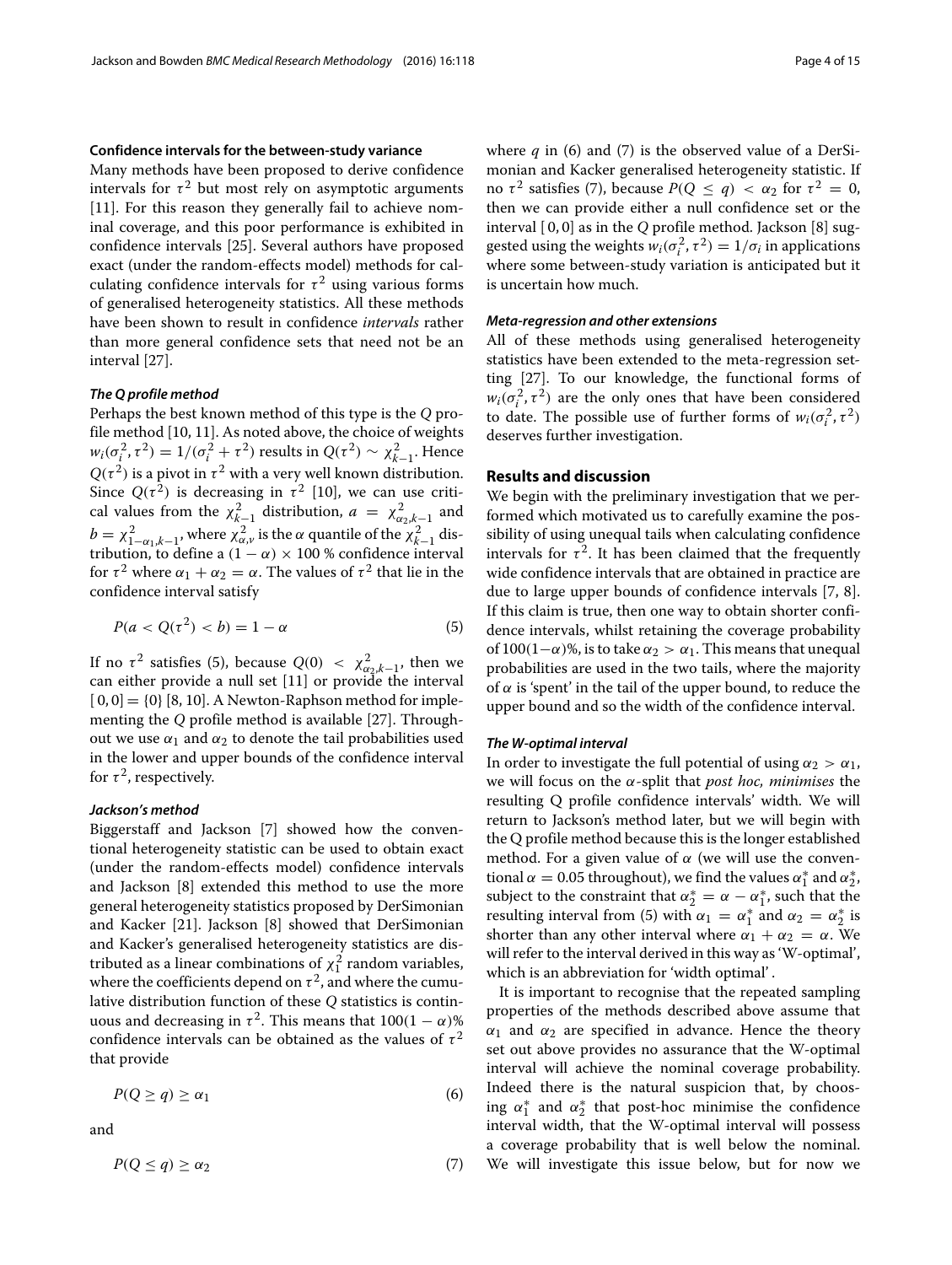are content to use the mathematical definition of the W-optimal interval to explore which values of  $\alpha_1$  and  $\alpha_2$ would result in the shortest confidence interval had these values been specified in advance. The reader should note that, for the present, we refer to the W-optimal interval, and not the W-optimal *confidence* interval, because the repeated sampling properties of the *W*-optimal interval are not investigated until later in the paper. Furthermore, as we explain in the discussion, we suggest that further investigation is needed before we can safely recommend presenting the *W*-optimal interval as a confidence interval.

# *The NSCLC4 meta-analysis*

Figure [1](#page-4-0) (left) shows a forest plot of the NSCLC4 metaanalysis described in Bowden et al. [\[25\]](#page-14-16). The eleven RCTs making up the meta-analysis compared the effect of supportive care plus chemotherapy versus supportive care alone for patients with non-small-cell lung cancer. The results are shown on the log hazard ratio scale. Figure [1](#page-4-0) (right) shows the 95 % confidence interval width for  $\tau^2$  in the NSCLC4 meta-analysis as a function of  $\alpha_2$ . The conventional 'equal–α' approach ( $\alpha_1 = \alpha_2 = 0.025$ ) yields a confidence interval for  $\tau^2$  of (0.052,0.787). The W-optimal interval for  $\tau^2$  is (0.021,0.638), which is attained for  $\alpha_1^*$ = 0.2 % and  $\alpha_2^*$  = 4.8 %. In order to minimise the confidence interval's width, we spend around 96 % of  $\alpha$  on the upper confidence bound and so use  $\alpha_2 >> \alpha_1$  to obtain the shortest 95 % confidence interval.

### *Further illustration of the NSCLC4 meta-analysis*

Figure [2](#page-5-0) illustrates why  $\alpha_2 \gg \alpha_1$  provides shorter confidence intervals for the NSCLC4 meta-analysis. In Fig. [2,](#page-5-0) the density *f*(*x*) of  $\chi^2_{k-1}$  is plotted against both the value of the random variable  $\bar{x}$  and the corresponding value of the cumulative distribution function (shown as a proportion). Also shown on the upper horizonal axis is  $Q^{-1}(x)$ for these data, where  $Q^{-1}(\cdot)$  is the inverse of  $Q(\tau^2)$ ; from [\(5\)](#page-3-0) this function gives the confidence limits and so provides the interval estimation of  $\tau^2$  for the NSCLC4 metaanalysis. The conventional 2.5 % and 97.5 % critical values, and the W-optimal critical values of  $\alpha_2^* = 4.8\%$  and  $1 - \alpha_1^* = 99.8$  %, are also shown on Fig. [2](#page-5-0) as vertical lines.

The main observation from Fig. [2](#page-5-0) is that  $Q^{-1}(x)$  is extremely non-linear in  $x$ . Increasing  $\alpha_2$  from its conventional value of 2.5 %, to its optimal 4.8 %, drastically decreases the upper confidence bound shown on the upper horizonal axis, despite the fact that the  $\chi^2$  percentile changes only slightly from 3.24 to 3.90. Conversely, the lower bound decreases only slightly when decreasing  $\alpha_1$  to its optimal value, despite the fact that the  $\chi^2$  quantile increases substantially from 20.48 to 28.91. Hence, as a direct consequence of the non-linear nature of  $Q^{-1}(x)$ , taking  $\alpha_2 >> \alpha_1$  drastically reduces the confidence interval width.

# *Further trial examples*

Table [1](#page-5-1) summarises the results obtained for the NSCLC4 meta-analysis and also shows the same results for three

<span id="page-4-0"></span>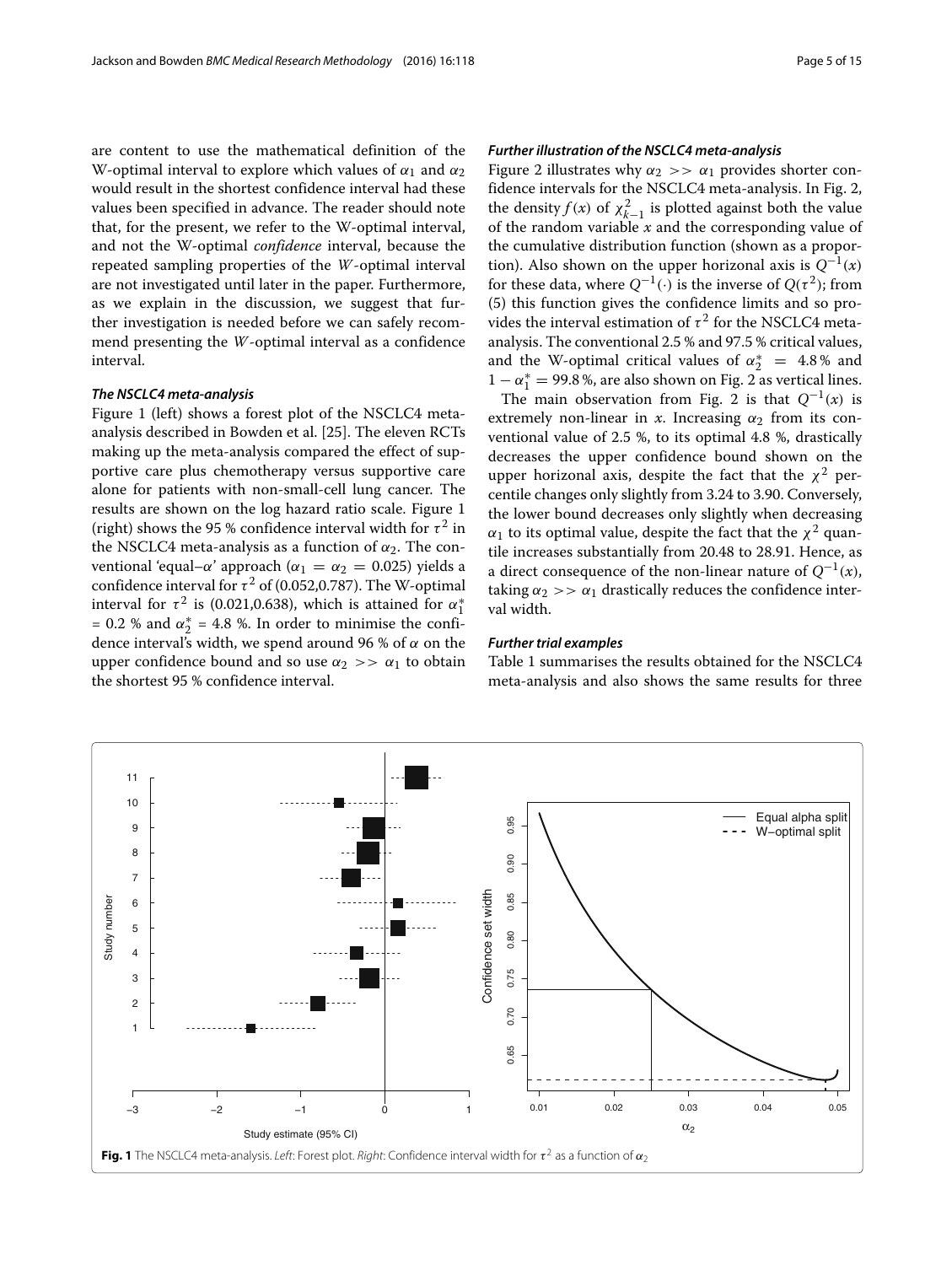

<span id="page-5-0"></span>additional meta-analyses of cancer trials also discussed in Bowden et al. [\[25\]](#page-14-16). We report the  $I^2$  statistic [\[28\]](#page-14-19) and the DerSimonian and Laird estimate of  $\tau^2$  for each metaanalysis in order to quantify the heterogeneity present. The W-optimal intervals are substantially narrower in each case. Like the NSCLC4 meta-analysis, the W-optimal interval for the CERVIX1 meta-analysis involves a highly unequal ' $\alpha$ -split' with  $\alpha_2 \gg \alpha_1$ . In the case of the NSCLC1 and CERVIX3 meta-analyses the nature of the W-optimal interval is even more extreme, where the optimal intervals are one-sided ( $\alpha_1^* = 0$ ,  $\alpha_2^* = 0.05$ ). The DerSimonian and Laird point estimator and the Q profile confidence interval are based on different statistical principles, so that the point estimates of  $\tau^2$  in Table [1](#page-5-1) are not guaranteed to lie within the confidence intervals. Although this only happens in rare cases, this cannot occur when the Paule-Mandel [\[5\]](#page-13-3) point estimator is used. Hence the Paule-Mandel point estimate and the Q profile confidence interval are especially natural estimators to report in conjunction with each other.

# **Conclusions from the examples**

All four examples indicate that using substantially larger  $\alpha_2$  values can result in considerably shorter 95 % confidence intervals for  $\tau^2$ . In each of the four cases, the W-optimal interval results in smaller upper and lower confidence interval bounds, where the upper confidence bound is reduced very substantially but the lower bound is only reduced slightly. This suggests that we can obtain shorter 95 % confidence intervals by taking  $\alpha_2 >> \alpha_1$  in practice.

### *A final observation from the examples*

One important and final observation from the examples is that, by taking  $\alpha_2 > \alpha_1$ , we necessarily obtain smaller lower and upper confidence interval bounds compared

**Table 1** Summary of the four meta-analysis examples

<span id="page-5-1"></span>

| Meta     |    |      | $\hat{z}^2$ | Equal- $\alpha$ | W-optimal      | $\alpha_{2}^{*}$ | Width |
|----------|----|------|-------------|-----------------|----------------|------------------|-------|
| Analysis |    |      |             |                 | interval       |                  | Ratio |
| CERVIX3  |    | 56 % | 0.087       | (0, 1.660)      | (0, 1.100)     | 0.050            | 0.662 |
| NSCLC4   |    | 75 % | 0.132       | (0.052, 0.787)  | (0.021, 0.638) | 0.048            | 0.839 |
| NSCLC1   | 17 | 45 % | 0.024       | (0.000, 0.181)  | (0, 0.147)     | 0.050            | 0.815 |
| CERVIX1  | 18 | 62 % | 0.112       | (0.041, 0.500)  | (0.017, 0.427) | 0.046            | 0.892 |

 $l^2$  is the heterogeneity statistic of Higgins and Thompson [\[28\]](#page-14-19) and  $t^2$  is the DerSimonian and Laird estimate. In each case we show the equal tailed ( $\alpha_1 = \alpha_2 = 0.025$ ) 95 % confidence interval, the W-optimal interval, the value of  $\alpha_2^*$  that provides the W-optimal interval and the ratio of the width of the W-optimal interval and the equal tailed confidence interval. In each case we see that there is substantial reduction in the interval width by adopting  $\alpha_2 >> \alpha_1$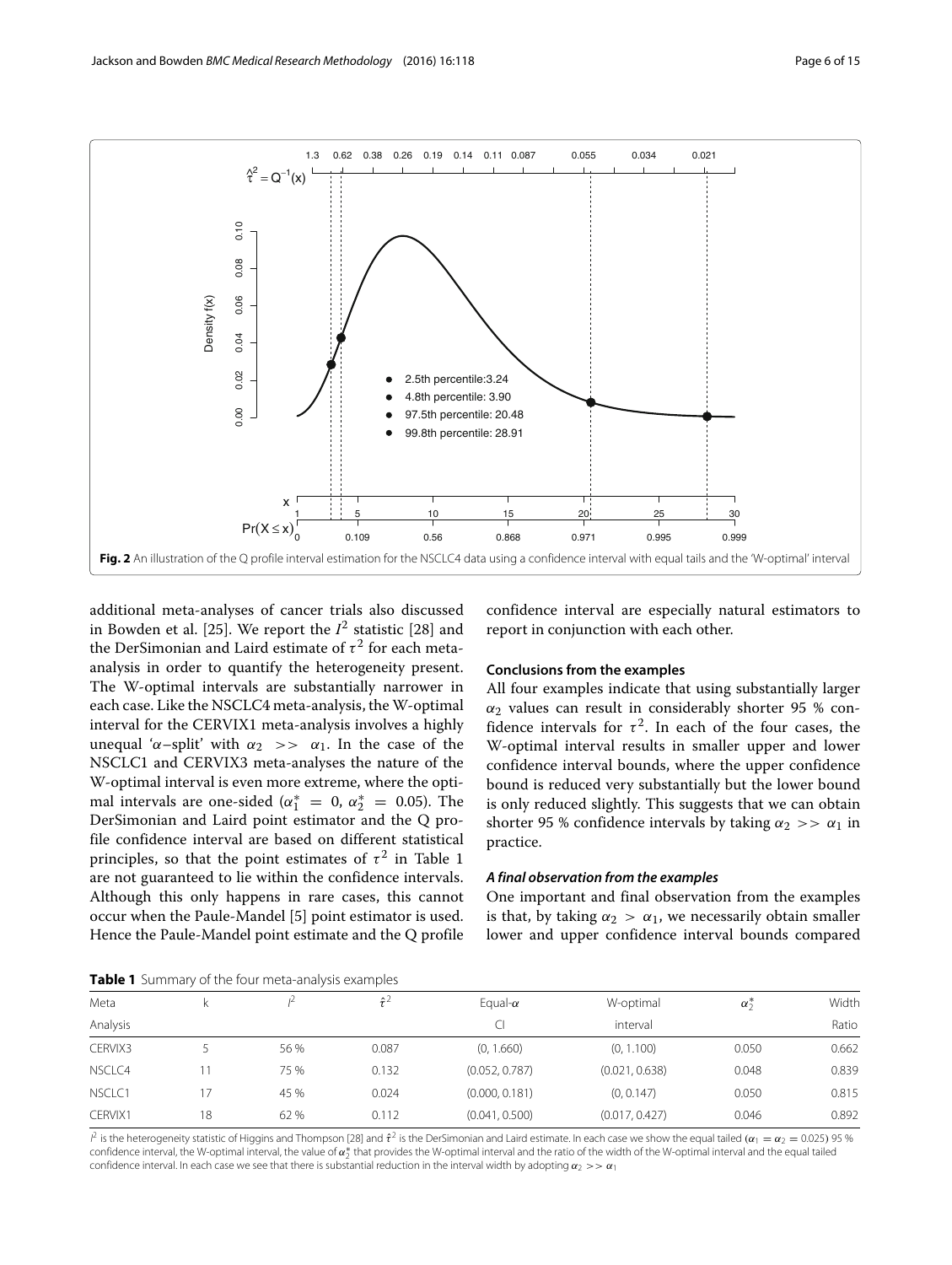to intervals using the more conventional  $\alpha_2 = \alpha_1$ . This means that smaller values of  $\tau^2$  are contained in  $\alpha_2 > \alpha_1$ confidence intervals, so that less heterogeneity is inferred from them.

Although we focus on the width of the confidence intervals, we feel that it is not inappropriate to also prefer the use of  $\alpha_2 > \alpha_1$  on the grounds that it reduces both confidence interval bounds. This is because the estimates of  $\tau^2$ in Table [1](#page-5-1) are very much closer to the conventional lower bounds than the upper bounds; this is quite generally the case because of the illustration provided by Fig. [2.](#page-5-0) Instead using  $\alpha_2 > \alpha_1$  reduces (but does not remove) the extreme asymmetry of confidence intervals for  $\tau^2$  around the point estimate. Although approximate confidence intervals are often better calculated on the  $log(\tau^2)$  scale [\[27\]](#page-14-18), which also gives rise to this type of asymmetry, they can also be computed on the  $\tau^2$  scale [\[29\]](#page-14-20) which results in symmetrical confidence intervals. Those who may find the location of point estimates within conventional confidence intervals disconcerting, and prefer presenting less asymmetric confidence intervals for  $\tau^2$ , are likely to also prefer to use  $\alpha_2 > \alpha_1$  on the grounds that this provides confidence intervals where the point estimates are considerably closer to the centre of the interval. We should be clear however that there is no theoretical objection to presenting point estimates that lie far away from the centre of confidence intervals, indeed point and interval estimation are two different types of statistical procedure, but we suspect that less asymmetric confidence intervals will be a desirable consequence for some applied analysts.

# **Confidence intervals for the between-study standard deviation**

The previous results provide some empirical evidence that notably shorter 95 % confidence intervals for  $\tau^2$  can be obtained by using  $\alpha_2 > \alpha_1$ . These findings also apply to confidence intervals for linear functions of  $\tau^2$  but the conclusions above do not apply to non-linear functions of  $\tau^2$ . For example, the R *metafor* package [\[30\]](#page-14-21) provides interval estimation for  $\tau^2$ ,  $\tau$ ,  $I^2$  and  $H^2$ . We return to the possibility of performing interval estimation for the heterogeneity statistics  $I^2$  and  $H^2$  in the discussion; whether it is appropriate or not to provide confidence intervals for these heterogeneity statistics depends on one's willingness to accept them as functions of  $\tau^2$  and so potential parameters of interest. However  $\tau$  is clearly an interpretable parameter. In this section we examine the potential use of  $\alpha_2 > \alpha_1$  when calculating 95 % confidence intervals for  $\tau$  but in all other sections we consider 95 % confidence intervals for  $\tau^2$ . Since moment-based estimates of  $\tau^2$  are usually presented in application, we anticipate that most interest will lie in the width of intervals for the between-study variance. However we also examine the between-study standard deviation, in order to explore the implications of a non-linear function of  $\tau^2$ , because our results on the  $\tau^2$  scale are not invariant to this type of transformation.

In Table [2](#page-6-0) we show the results as in Table [1](#page-5-1) but this time we report our findings for the  $\tau$  scale; the W-optimal interval is defined as the shortest confidence interval as above but the W-optimal interval is now the shortest interval resulting from [\(5\)](#page-3-0) on the  $\tau$  scale. Table [2](#page-6-0) shows that, for the three examples where  $k > 10$ , the W-optimal interval on the  $\tau$  scale is only slightly shorter than the conventional 95 % confidence interval and that the corresponding optimum  $\alpha_2^*$  is now much closer to 0.025. However for the CERVIX3 example, where  $k = 5$ , we still have  $\alpha_2^*=0.05$  and the W-optimal interval is still substantially shorter than the conventional confidence interval. This suggests that notably shorter confidence intervals can only be obtained on the  $\tau$  scale by taking  $\alpha_2 >> \alpha_1$ when *k* is small. Very many meta-analyses involve such small numbers of studies in practice.

### **An analytical investigation**

The four examples examined above suggest that shorter 95 % confidence intervals for  $\tau^2$ , and to a lesser extent  $\tau$ , can be obtained by taking  $\alpha_2 >> \alpha_1$ . However the results from these four examples may not generalise to other settings. Our primary proposal for investigating whether this is the case or not is the simulation study described below. However it is also possible to make analytical progress, using the artificial and special case where all studies are the same 'size', that is  $\sigma_i^2 = \sigma^2 = w^{-1}$  for all *i*. This special case has been used previously to obtain analytical results that can be used as a guide to how meta-analytic techniques perform [\[9,](#page-14-0) [31\]](#page-14-22). We can then define  $I^2$  =  $\tau^2/(\sigma^2 + \tau^2)$  as the proportion of variation that is due to between-study variance. This means that  $I^2$  represents the true quantity that  $I^2$  statistics estimate [\[28\]](#page-14-19) and we

|  | Table 2 Summary of the four meta-analysis examples |  |
|--|----------------------------------------------------|--|
|--|----------------------------------------------------|--|

<span id="page-6-0"></span>

| Width |
|-------|
| Ratio |
| 0.814 |
| 0.954 |
| 0.986 |
| 0.982 |
|       |

 $I^2$  is the heterogeneity statistic of Higgins and Thompson [\[28\]](#page-14-19). In each case we show the equal tailed ( $\alpha_1 = \alpha_2 = 0.025$ ) 95 % confidence interval for  $\tau$ , the W-optimal interval for  $\tau$ , the value of  $\alpha_2^*$  that provides the W-optimal interval (also for  $\tau$ ) and the ratio of the width of the W-optimal interval and the equal tailed confidence interval. In each case we see that there is reduction in the interval width by adopting  $\alpha_2 >> \alpha_1$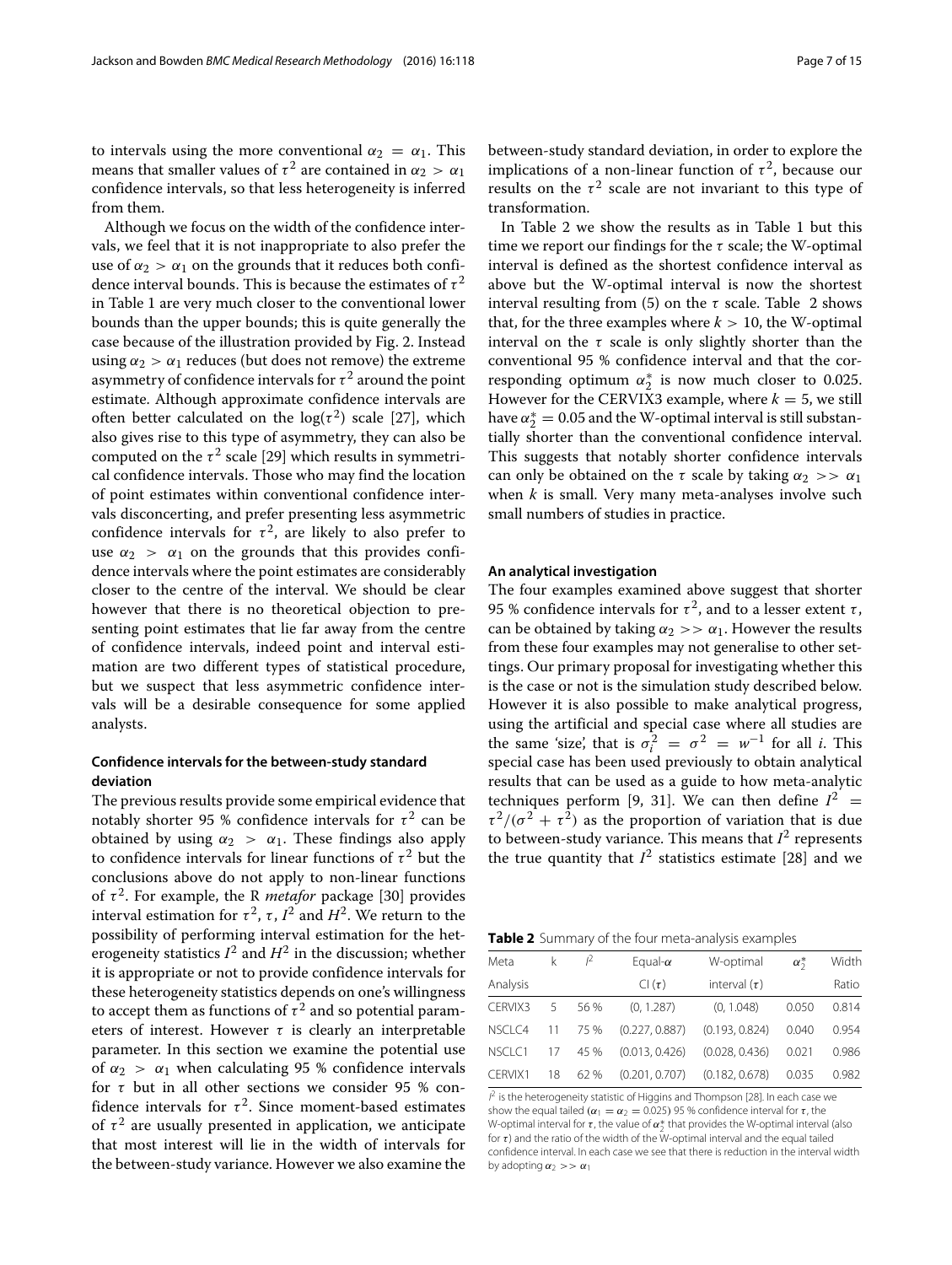can interpret our findings in terms of this very popular statistic. Another advantage of exploring this simple special case is that all the methods based on generalised heterogeneity statistics reduce to the same approach in this situation, so that the conclusions from this analytical investigation apply to all the methods we discuss.

The resulting investigation is mathematically technical, and so we provide full details of this analytical work in the web Additional file [1](#page-13-7) that accompany the paper. Briefly however, this investigation supports the conclusion that using  $\alpha_2 \gg \alpha_1$  can result in markedly shorter 95 % confidence intervals for  $\tau^2$  for the sample sizes usually encountered in practice ( $k \leq 100$ , say, although this is most noticeable for much smaller *k*). This analytical investigation also suggests that this is also the case for 95 % confidence intervals for  $\tau$ , although here the gain is less substantial because the reduction in average confidence interval width is less impressive.

However the analytical investigation raises serious concerns about the widths of 95 % confidence intervals resulting from  $\alpha_1 = 0$  and so  $\alpha_2 = 0.05$ , which in any case are at best highly undesirable because this choice necessarily results in a lower confidence interval bound of zero. Hence we are unable to rule out small values of  $\tau^2$  when using such an extreme approach. This is despite the fact that  $\alpha_1 = 0$  and  $\alpha_2 = 0.05$  is width-optimal for two of the examples' 95 % confidence intervals for  $\tau^2$ , and also for one of the examples' 95 % confidence interval for  $\tau$ . The analytical results shown in the Additional file [1](#page-13-7) show that  $\alpha_1 = 0$  and so  $\alpha_2 = 0.05$  is width-optimal if the between-study variance is equal to zero, or if the sample size is small and the between-study heterogeneity is mild, but more generally this very extreme allocation can result in much wider 95 % confidence intervals. If  $\tau^2 = 0$  then it is intuitively obvious that spending all the tail probability in reducing the upper bound is width-optimal, and this also appears to apply to small  $\tau^2$  in small samples, where 95 % confidence intervals are necessarily wide. However  $\tau^2$  is unknown and may be larger, in which case  $\alpha_1 = 0$ and  $\alpha_2 = 0.05$  is far from width-optimal, in addition to being unacceptable on the grounds that the lower bound is then necessarily zero.

The analytical investigation therefore supports the use of  $\alpha_2 \gg \alpha_1$  as suggested by our four examples, but also strongly discourages the use of  $\alpha_2 = 0.05$  despite the empirical results. Motivated by our examples and our analytical investigation we will therefore explore three possibilities in the simulation studies that follow: i) the conventional 'equal tails approach'  $\alpha_1 = \alpha_2 = 0.025$ ; ii) the unequal (but fixed in advance) ' $\alpha$ -split' of  $\alpha_1 = 0.01$ and  $\alpha_2 = 0.04$ ; and iii) the possibility of presenting the W-optimal interval as a confidence interval. The last two possibilities are presented as possible ways to reduce the confidence interval width.

### **Simulation study**

As explained above, the results from our four examples and the analytical results in the Additional file [1](#page-13-7) support the use of unequal tails when computing confidence intervals for  $\tau^2$ . However these results may not generalise to other settings, and there may also be adverse consequences from adopting this strategy. We will therefore perform some simulation studies to further examine the issues.

### *The optimum value of*  $α<sub>2</sub>$

Here meta-analyses of *k* studies are simulated from the random-effects model [\(1\)](#page-1-0). In each case the  $\sigma_i$  are generated from a Uniform(0.2,0.5) distribution and  $\mu$ =0 (its value is irrelevant). The between-study variance  $\tau^2$  is varied between 0.05 and 0.4, giving rise to meta-analyses with mean  $I^2$  values ranging from 30 to 75 %. These values of  $\tau^2$ were chosen in order to reflect a realistic range of  $\tau^2$  and  $I<sup>2</sup>$  where the random effects model is likely to be applied in practice. Fifty thousand simulations were used in all simulation runs. Figure [3](#page-8-0) shows how the average optimal value of  $\alpha_2$  when calculating 95 % confidence intervals for  $\tau^2$ varies as a function of study size and the amount of heterogeneity present. For realistically sized meta-analyses of less than 30 studies, the the optimum  $\alpha_2$  lies between around 4.3 % and 5 % and is a decreasing function of  $\tau^2$ . Furthermore, equal– $\alpha$  splits remain sub-optimal even for fanciful meta-analyses of 1000 studies, with an average optimal  $\alpha_2$  of around 0.03. The simulation study reassures us that the conclusions made previously generalise to other settings.

We next investigate two secondary issues: presenting the W-optimal interval as a confidence interval and investigating whether or not the same principles apply to Jackson's [\[8\]](#page-13-6) method. In order to keep the size of the simulation study manageable, and also investigate situations where the random-effects model is reasonably well identified but there is not an implausibly large number of studies, we restrict further investigations to  $k = 15$ . This number of studies is half way between the two smallest sample sizes explored in Fig. [3.](#page-8-0)

# *Presenting the W-optimal interval as a confidence interval*

Given the very wide confidence intervals for  $\tau^2$  generally obtained in application, and the potential gain in using alternative values of  $\alpha_2$ , it is tempting to consider presenting the W-optimal interval as a confidence interval. As emphasised above, the theory described above provides no reassurance that the repeated sampling properties of the W-optimal interval make it suitable as a confidence interval. Furthermore, presenting the W-optimal interval in this way is open to criticism such as 'cherry picking' or 'cheating', because it may be seen as presenting the best results from a series of statistical analyses of the same data.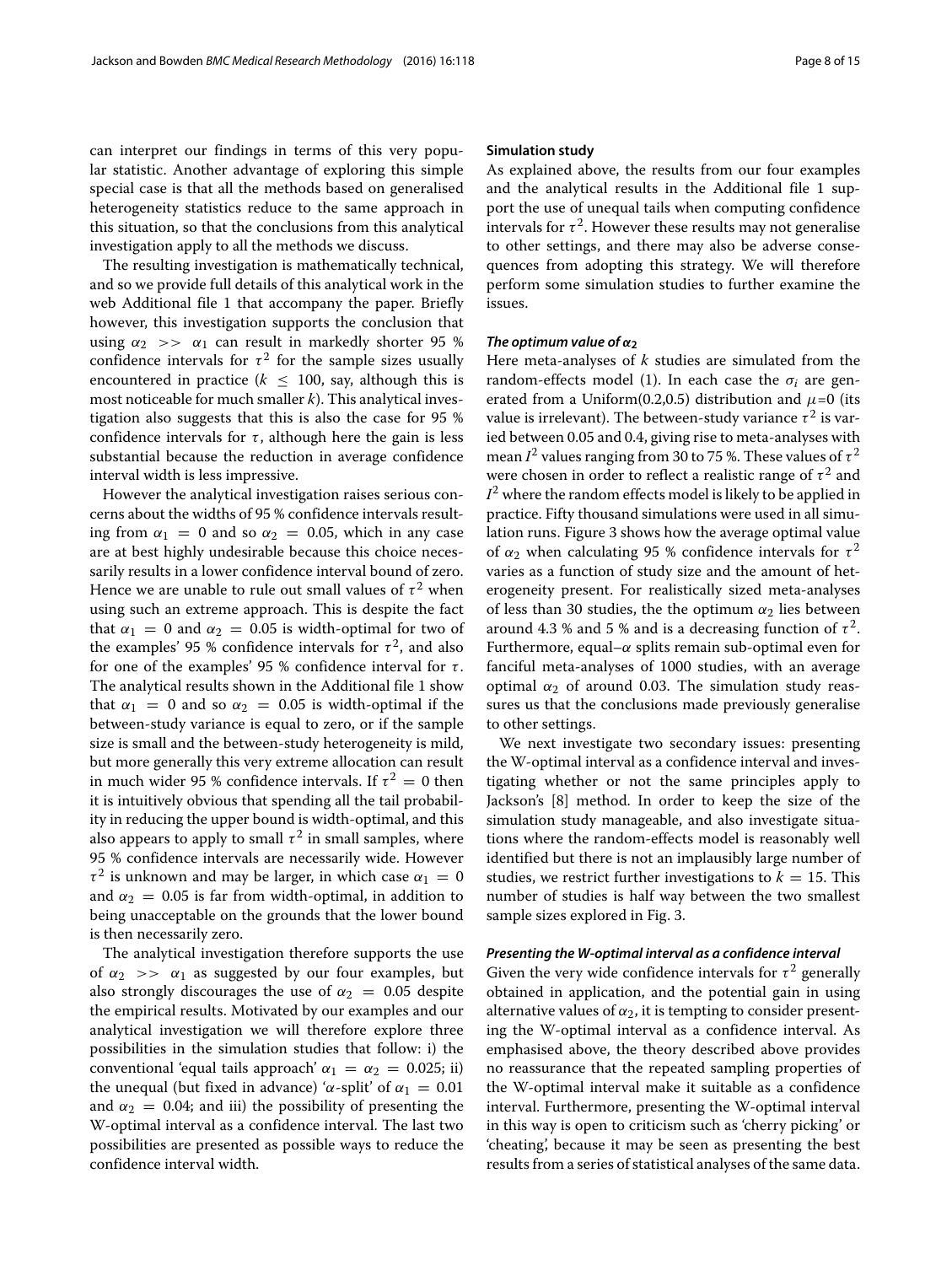

<span id="page-8-0"></span>However, provided it is stated in advance of looking at the data that the W-optimal interval will be presented as a confidence interval, the repeated sampling properties, and so the coverage probability, of the W-optimal interval can be assessed via simulation study. Hence we will now present the W-optimal as a confidence interval and investigate its repeated sampling properties.

We simulate under the same data generating model for meta-analyses as in the previous section but now with  $k=15$  studies. For each value of  $\tau^2$  we calculate the empirical coverage of the three ways of choosing  $\alpha_1$  and  $\alpha_2$ . The estimated coverage probabilities of these three approaches are shown in Fig. [4.](#page-9-0) As dictated by theory, the conventional Q profile method ( $\alpha_1 = \alpha_2 = 0.025$ ) maintains the nominal coverage across all simulation scenarios. Also as dictated by theory, the unequal but fixed  $\alpha$ -split of  $\alpha_1$  = 0.01 and  $\alpha_2 = 0.04$  also has the correct coverage. The *W*-optimal approach, as might be expected, has a coverage below the nominal level. However, its sub-optimality is very small (of the order of 0.5 %).

The simulation study suggests that the coverage probability of the W-optimal interval may be sufficiently good to present this interval as a confidence interval. However there are two important caveats. Firstly, further investigation is needed into its use before it can be safely recommended. Secondly, if the W-optimal interval were to be presented as a confidence interval, it would be important to present it as such rather than leave it unclear whether or not the  $\alpha$  split was specified in advance. Figure [5](#page-9-1) highlights how the average confidence interval width ratio (between the equal- $\alpha$  split confidence interval and W-optimal interval) varies with the extent of the between-study heterogeneity. We see that the biggest gains from presenting the W-optimal interval as a confidence interval are when this heterogeneity is small, which is consistent with previous findings. Figure [5](#page-9-1) also shows that the average optimal choice of  $\alpha_2^*$  is always between 4.5 % and 5 %, which again is consistent with our other results.

Figure [6](#page-10-0) shows the estimated reduction in mean confidence interval width of the W-optimal interval and the  $\alpha_1 = 0.01, \alpha_2 = 0.04$  split confidence intervals, each compared to the conventional equal  $\alpha$  split as a function of  $\tau^2$ . Clearly, a considerable average 95 % confidence interval width reduction can be obtained by choosing a fixed but unequal  $\alpha$  split and the further improvement afforded by the W-optimal is quite modest. The  $\alpha_1 = 0.01, \alpha_2 = 0.04$ split appears to be quite an attractive option given that it also achieves nominal coverage and is immune to the natural concerns that accompany presenting the W-optimal interval as a confidence interval.

# *Jackson's method*

Jackson [\[8\]](#page-13-6) proposed the competing method to the Q profile method described above. Jackson [\[8\]](#page-13-6) shows that, unless there is substantial heterogeneity present, some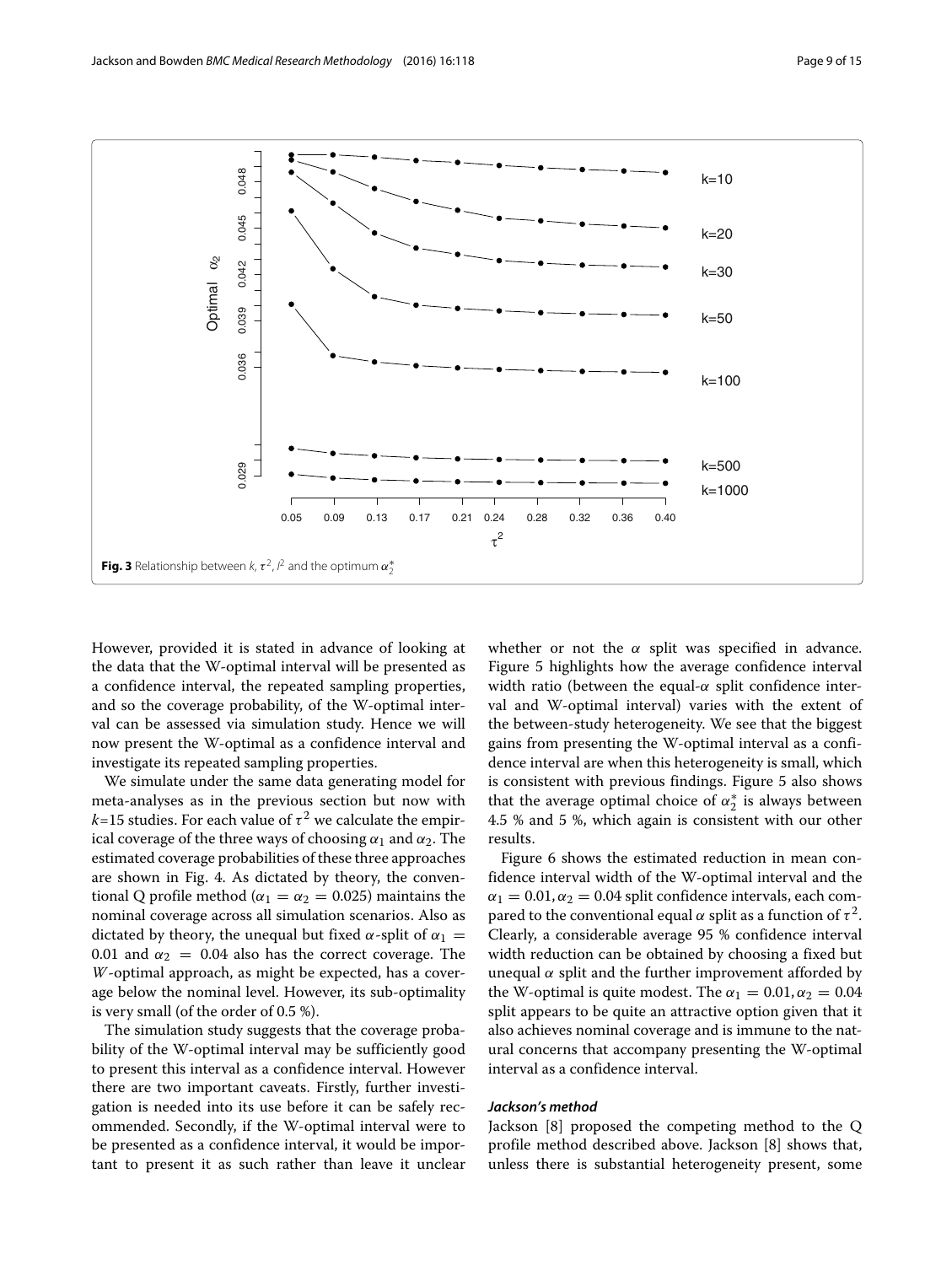

<span id="page-9-0"></span>simple choices of *ai* yield confidence intervals with a shorter width than the Q-profile approach.

Tables [3](#page-10-1) and [4](#page-11-0) show simulation study results (under the same data generating model for meta-analyses as in the previous section with *k*=15 studies but with different simulated datasets) the estimated average 95 % confidence interval for  $\tau^2$  width and coverage of the Qprofile approach and Jackson's generalised Q-statistic using Jackson's proposal of  $a_i = 1/\sigma_i$ . In general the performance of Jackson's Generalised *Q* statistic is

<span id="page-9-1"></span>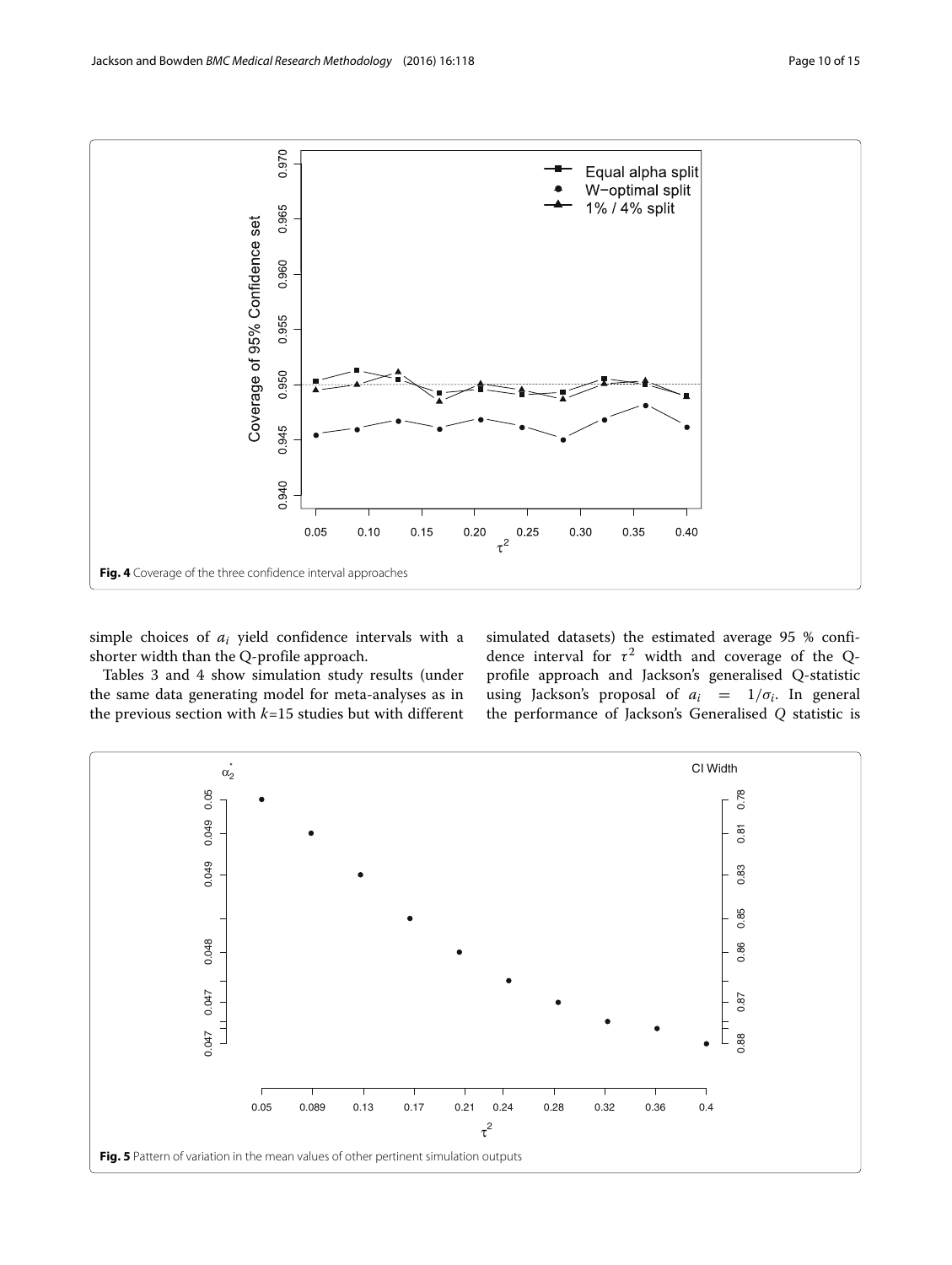

<span id="page-10-0"></span>highly similar to that of the *Q*-profile approach. However, Jackson's method tends to yield slightly narrower confidence intervals when the between-study heterogeneity is small. This is consistent with the findings reported in Jackson [\[8\]](#page-13-6) who assumed a different distribution for the within-study variance. These simulation studies suggest that similar recommendations for values of  $\alpha_1$  and  $\alpha_2$  can be made for both the Q profile and Jackson's method.

<span id="page-10-1"></span>**Table 3** Confidence interval width of the Q-profile and Jackson's Generalised Q statistic approaches under equal, optimal and 0.01:0.04 split strategies;  $k=15$ 

| $\tau^2$ | j2    | CI width       |       | CI width ratio (wrt equal $\alpha$ ) |       |                 |       |
|----------|-------|----------------|-------|--------------------------------------|-------|-----------------|-------|
|          |       | Equal $\alpha$ |       | W-opt                                |       | 0.01:0.04 split |       |
|          |       | Q-profile      | Gen-Q | Q-profile                            | Gen-Q | Q-profile       | Gen-O |
| 0.05     | 28.49 | 0.305          | 0.296 | 0.777                                | 0.778 | 0.844           | 0.846 |
| 0.09     | 39.93 | 0.393          | 0.385 | 0.811                                | 0.811 | 0.865           | 0.867 |
| 0.13     | 48.82 | 0.478          | 0.470 | 0.834                                | 0.834 | 0.878           | 0.879 |
| 0.17     | 55.47 | 0.558          | 0.551 | 0.849                                | 0.849 | 0.886           | 0.887 |
| 0.21     | 60.85 | 0.638          | 0.633 | 0.860                                | 0.861 | 0.891           | 0.892 |
| 0.24     | 65.21 | 0.718          | 0.714 | 0.868                                | 0.868 | 0.894           | 0.895 |
| 0.28     | 68.60 | 0.796          | 0.793 | 0.873                                | 0.874 | 0.896           | 0.897 |
| 0.32     | 71.40 | 0.873          | 0.871 | 0.877                                | 0.878 | 0.898           | 0.899 |
| 0.36     | 73.77 | 0.949          | 0.949 | 0.879                                | 0.880 | 0.899           | 0.900 |
| 0.40     | 75.74 | 1.030          | 1.030 | 0.881                                | 0.882 | 0.900           | 0.900 |

### *Conclusions from the simulation study*

To summarise the findings from the simulation study, we find that considerably shorter 95 % confidence intervals for  $\tau^2$  can be obtained by using  $\alpha_2 \gg \alpha_1$ . Jackson's method appears to respond to the use of unconventional choices of  $\alpha_1$  and  $\alpha_2$  in a similar way to the Q profile method. Hence we suggest that the same conventions be used for all methods based on generalised heterogeneity statistics. We conclude that the W-optimal interval appears to have satisfactory coverage probabilities, despite theoretical objections and the natural concerns that accompany it, and its use as a confidence interval deserves further investigation and consideration.

# **Sensitivity analyses for the average effect**

Although we regard shorter confidence intervals for the between-study variance as an important outcome in its own right, this can also be beneficial when making inferences about the average effect  $\mu$ , which is usually the parameter of primary interest. For example, in small samples Jackson and Bowden [\[32\]](#page-14-23) suggest using a sensitivity analysis, where we compute a confidence interval for  $\tau^2$ and then apply the random-effects model to make inferences about the average effect using a range of values of  $\tau^2$  that lie in this interval. The results using this procedure for the NSCLC4 data are shown in Fig. [7,](#page-11-1) where we show the range of results that are possible using the conventional 'equal  $\alpha'$  ( $\alpha_1 = \alpha_2 = 0.025$ ) *Q* profile confidence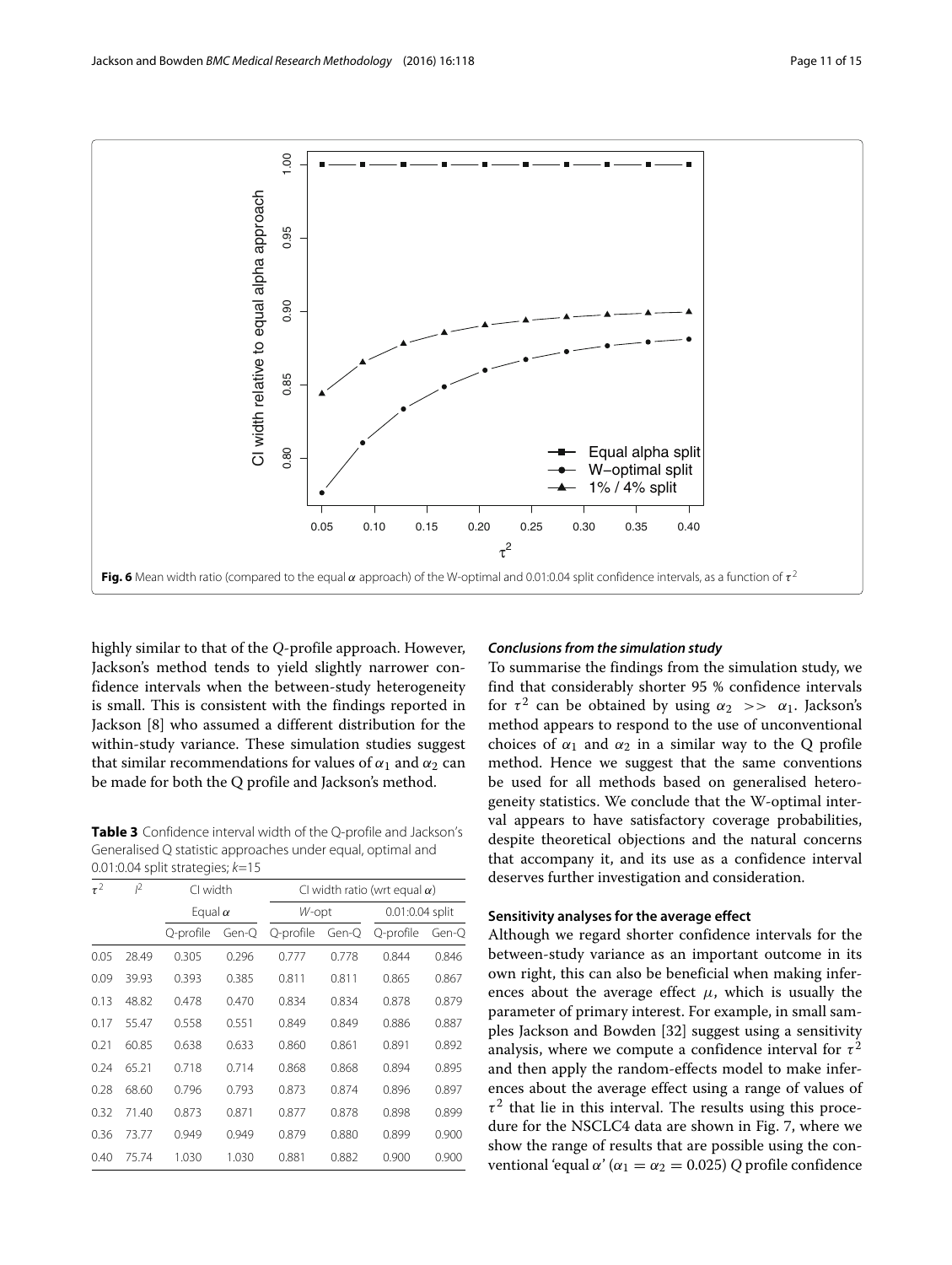| $\tau^2$ | $l^2$ | 95 CI coverage (%) |       |           |       |                 |       |  |
|----------|-------|--------------------|-------|-----------|-------|-----------------|-------|--|
|          |       | Equal $\alpha$     |       | W-opt     |       | 0.01:0.04 split |       |  |
|          |       | Q-profile          | Gen-Q | Q-profile | Gen-Q | Q-profile       | Gen-Q |  |
| 0.05     | 28.49 | 94.90              | 94.90 | 94.60     | 94.58 | 94.95           | 94.98 |  |
| 0.09     | 39.93 | 95.04              | 95.03 | 94.67     | 94.68 | 95.07           | 95.11 |  |
| 0.13     | 48.82 | 94.85              | 94.88 | 94.57     | 94.56 | 94.88           | 94.90 |  |
| 0.17     | 55.47 | 94.79              | 94.82 | 94.53     | 94.56 | 94.86           | 94.84 |  |
| 0.21     | 60.85 | 95.04              | 95.04 | 94.55     | 94.59 | 94.97           | 95.03 |  |
| 0.24     | 65.21 | 94.94              | 94.94 | 94.70     | 94.74 | 95.03           | 94.99 |  |
| 0.28     | 68.60 | 94.90              | 94.85 | 94.71     | 94.71 | 95.02           | 95.02 |  |
| 0.32     | 71.40 | 94.99              | 95.14 | 94.64     | 94.64 | 94.95           | 94.98 |  |
| 0.36     | 73.77 | 94.91              | 94.93 | 94.62     | 94.61 | 94.89           | 94.95 |  |
| 0.40     | 75.74 | 94.87              | 94.92 | 94.69     | 94.62 | 94.95           | 94.86 |  |

<span id="page-11-0"></span>Table 4 Coverage probability of the Q profile and Jackson's Generalised Q statistic approaches under equal, optimal and 0.01:0.04 split strategies; k=15

interval and also the corresponding W-optimal interval. Graphical displays that are similar to this have previously been suggested [\[11,](#page-14-2) [33\]](#page-14-24). Using the DerSimonian and Laird point estimate of  $\tau^2$  (see the triangular plotting points in Fig. [7\)](#page-11-1) we infer a borderline statistically significant effect (indicating that the addition of chemotherapy is benefical) when using the conventional method, but this significance is lost when using the sensitivity analysis and either confidence interval for  $\tau^2$ . This is appropriate because the conventional method does not take into account the uncertainty in  $\tau^2$ , which is quite considerable. However the W-optimal interval, as a direct consequence of it being shorter and having a smaller upper bound, provides a reduced range of possible inferences for the average effect compared to the standard *Q* profile confidence interval. Since the estimated variance of the pooled effect is increasing in  $\hat{\tau}^2$  under the random-effects model, we can anticipate that this will usually be the case. This illustrative analysis shows that making better inferences for one component of the random-effects model can have beneficial consequences when making inferences from all aspects of the the fitted model.

# **Conclusions**

Generalised heterogeneity statistics offer straightforward and direct ways of obtaining confidence intervals for the between-study variance parameter in a random-effects meta-analysis that have the correct coverage probability under the random-effects model even when the number of studies is small. However the resulting confidence

<span id="page-11-1"></span>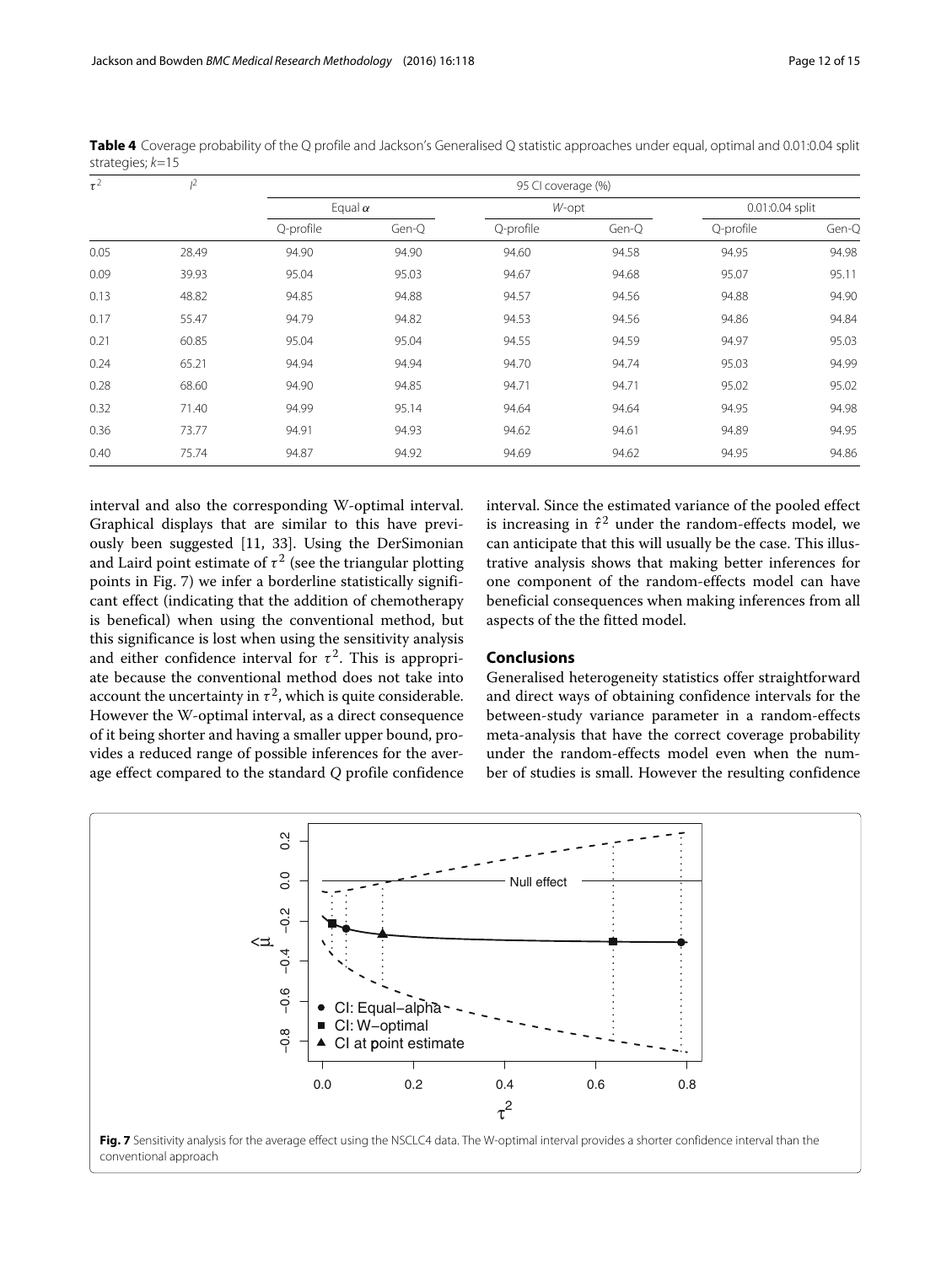intervals are usually very wide. We have found that assigning unequal proportions of the allowable type I error rate  $\alpha$  to the lower and upper quantiles can dramatically reduce the width of resulting confidence intervals, enabling more precise inference. Given the potential gains in taking larger values of  $\alpha_2$  to provide shorter confidence intervals, we present our results to the meta-analysis community and ask if larger values of  $\alpha_2$  than the conventional 2.5 % should be used in application. Our motivation for investigating this, and our reasons for our recommendations below, are based upon our desire to reduce the width of confidence intervals without sacrificing their coverage probability. We have retained the conventional 95 % coverage probability because this is so enshrined in statistical practice but another way to justify using larger  $\alpha_2$  is to present confidence intervals with a lower than conventional coverage probability; perhaps we should also defy this convention when presenting confidence intervals for  $\tau^2$ . Since  $\tau^2$  is not usually of primary inferential interest this may also be acceptable to meta-analysts.

Meta-analysts should be aware that taking  $\alpha_2 > 0.025$ and  $\alpha_1$  < 0.025 results in smaller upper and lower confidence bounds than in the conventional  $\alpha_1 = \alpha_2 = 0.025$ interval. Hence our suggestion results in smaller  $\tau^2$  being inferred. Given the extremely large values of  $\tau^2$  that are often contained in conventional 95 % confidence intervals, which are usually extremely asymmetric around the point estimate, we feel that a modification that reduces this asymmetry and infers smaller  $\tau^2$  is justifiable; see also our previous discussion.

Our results for confidence intervals for  $\tau^2$  are not invariant to non-linear transformations. Hence we also produced some results for  $\tau$ .  $I^2$  and  $H^2$  statistics can be conceptualised as functions of  $\hat{\tau}^2$  and the within-study variances. Since the within-study variances are taken as fixed and known in the random effects model, a 'true' *I*<sup>2</sup> and  $H^2$  can be taken to be the corresponding function evaluated at the true  $\tau^2$  for which confidence intervals can be obtained. We have not however investigated the use of unequal  $\alpha$  splits when calculating confidence intervals for  $I^2$  or  $H^2$  because in general they are used as descriptive rather than inferential statistics by the meta-analysis community.

The methods that we have presented are exact under the random-effects model but are only approximate when applied to real data, such as the four examples that we use here. This is because the random-effects model, as with any other statistical model, in general only provides an approximation when applied to real data. In particular the random-effects model takes the within-study variances as fixed and known and these can be quite imprecisely estimated in practice. This means that the random-effects model, and so the methods used here, can be quite a crude approximation when applied to real data. Kulinskaya and colleagues [\[34,](#page-14-25) [35\]](#page-14-26) show that the distribution of quadratic forms in meta-analysis, when applied to real data, differ from their theoretical distributions under the random-effects model. We regard this as a serious problem only when the studies are small, although this can quite often be the case in application. Hence it is important to recognise that the methods presented here will rarely, if ever, be exact in application. Our motivating examples involve estimated log hazard ratios, for which it is hard to motivate the use of alternative distributional assumptions, but these examples are subject to these same concerns nonetheless. We investigated the use of methods based on generalised heterogeneity statistics for the reason described in the introduction, but see the recent and very thorough review by Veroniki et al. [\[36\]](#page-14-27) for a description of both these and alternative methods for making inferences about the magnitude of  $\tau^2$ .

The confidence intervals are justified by the inversion of hypothesis tests and a further issue is that the use of  $\alpha_1 \neq \alpha_2$  means that we are inverting an unusual and unconventional type of hypothesis test. Some type of special consideration would be needed to justify hypothesis tests of this type and our use of  $\alpha_1 \neq \alpha_2$  is likely to appear curious to those who interpret confidence intervals in terms of their tautology with hypothesis testing, where confidence intervals' primary purpose is to describe the parameter values that the hypothesis test does not reject. The use of equal tails when computing confidence intervals means that the confidence interval is based upon inverting a conventional two tailed hypothesis test, which eases interpretation because the tautology between hypothesis testing and confidence intervals is then especially strong and clear; we suspect that this is a main reason why equal tails are conventional when computing confidence intervals. We however are content to present confidence intervals with  $\alpha_1 \neq \alpha_2$  that provide the nominal coverage probability and take confidence intervals' primary purpose to cover the unknown true parameter with this probability. Applied analysts who conceptualise confidence intervals in terms of their coverage probability in repeated sampling, rather than primarily in terms of their tautology with hypothesis testing, should have little conceptual difficulty in using confidence intervals that use unequal tails.

Despite this, there is a further subtle point that should not be neglected. The usual hypothesis test for the presence of heterogeneity is a one-tailed test, where we reject the null hypothesis that the study effects are homogeneous if  $Q(0)$  is greater than  $\chi^2_{1-\alpha,k-1}$ ;  $Q(0)$  is equivalent to adopting the weights  $w_i(\sigma_i^2, \tau^2) = 1/\sigma_i^2$ . In principle one could also test for extreme homogeneity [\[37\]](#page-14-28) by instead concluding the data are highly homogenous if  $Q(0)$  is less than  $\chi^2_{\alpha,k-1}$ . The conclusions from this pair of hypothesis tests will be ensured to be consistent with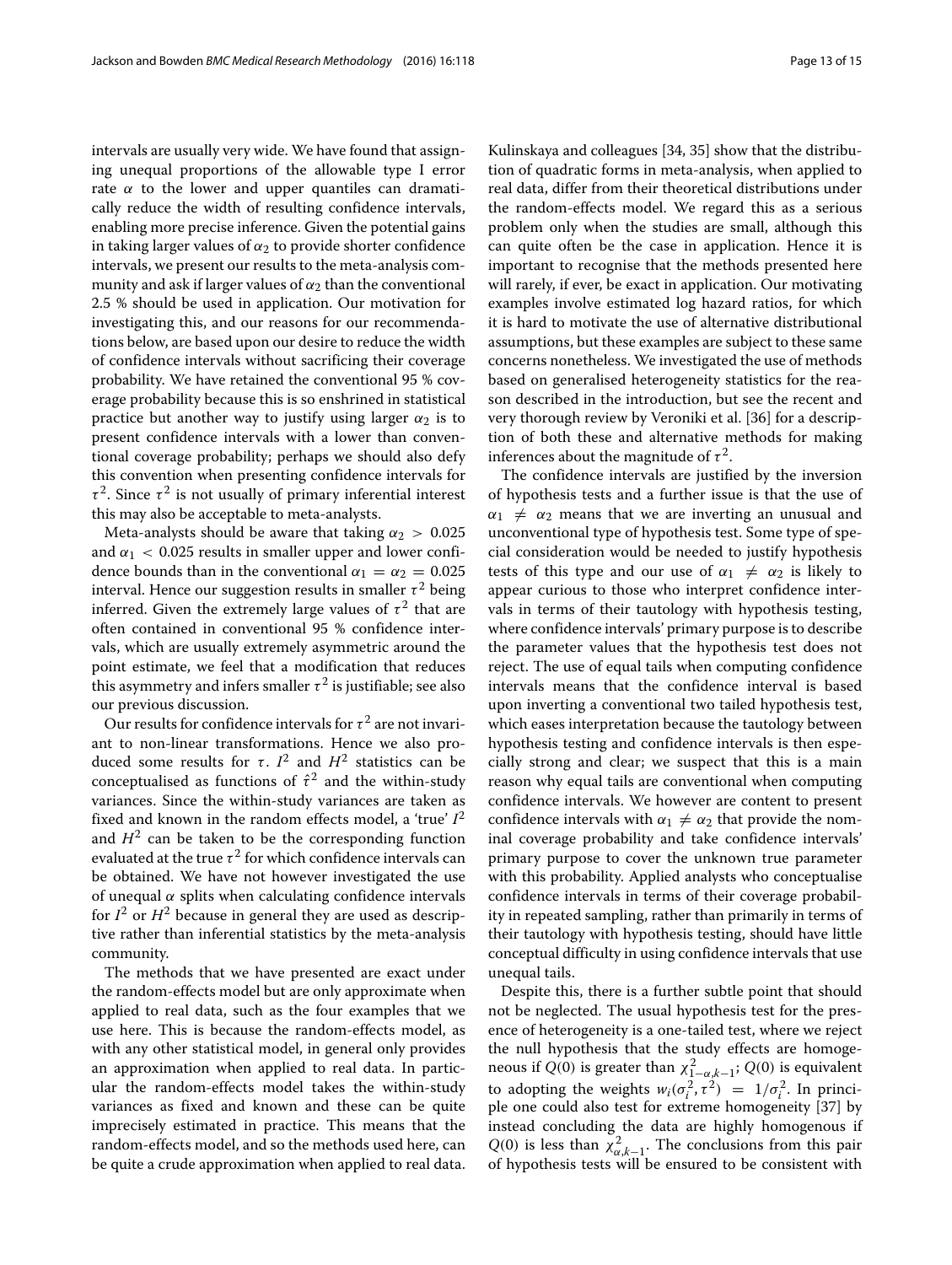the conclusions from the Q profile confidence interval (for example, the null hypothesis that  $\tau^2 = 0$  is rejected by the hypothesis test and  $\tau^2 = 0$  does not lie in the confidence interval) if we take  $\alpha_1 = \alpha_2 = \alpha$ . We could therefore perform the two hypothesis tests at the conventional 5 % significance level, and also calculate an equal tailed 90 % Q profile confidence interval, to ensure consistent conclusions. However alternative Q profile confidence intervals, such as a 95 % confidence interval, or a 90 % confidence interval with unequal tails, may or may not produce consistent conclusions with the two hypothesis tests. More generally, in order to ensure consistent conclusions for Q profile confidence intervals with unequal tails and this pair of hypothesis tests, we must use  $\alpha_1$  as the significance level of the conventional hypothesis test for the presence of heterogeneity and  $\alpha_2$  as the significance level for the hypothesis test for extreme homogeneity. Similar comments also apply when Jackson's method is applied with the weights  $w_i(\sigma_i^2, \tau^2) = 1/\sigma_i^2$ . However no such consistency with the conventional hypothesis tests described above is ensured when using Jackson's method with alternative weights, including the proposed  $w_i(\sigma_i^2, \tau^2) = 1/\sigma_i$ . To ensure consistency for the two types of hypothesis test and the confidence interval using Jackson's method, the same set of weights would need to be used in all *Q* statistics *and* equivalent significance levels and tail probabilities would have to be adopted.

Our simulation study suggests that expressly presenting the W-optimal interval as a confidence interval only results in coverage probabilities that are very slightly less than the nominal level. Hence the use of the W-optimal interval as a confidence interval warrants further investigation, especially in situations where the number of studies is small. However it would be important to make it clear that the use of the W-optimal interval as a confidence interval had been chosen prior to analysis. However, a pre-specified unequal  $\alpha$ -split, such as  $\alpha_1 = 0.01$ and  $\alpha_2$  = 0.04, can realise considerable average 95 % confidence interval width reductions whilst retaining the nominal coverage probability under the random-effects model. As a concrete recommendation we suggest that, if the reader is persuaded by the case for using unequal tail probabilities when using the methods we investigate here, then they should use the  $\alpha_1 = 0.01$  and  $\alpha_2 = 0.04$  split to obtain 95 % confidence intervals. If the repeated sampling properties of the *W*-optimal interval are confirmed to be satisfactory in future simulation studies and analytical work then this would become our recommended approach, but at this stage we wish to remain cautious in this regard.

To summarise, we suggest that the meta-analysis community should consider the case for presenting confidence intervals for  $\tau^2$  with  $\alpha_2 > \alpha_1$  in the light of the results that we present. In the web Additional file [2](#page-13-8) we present R code (the "AlphaPlot" function) that produces a figure like that of Fig. [2](#page-5-0) for an arbitrary dataset, so that analysts can visualise the asymmetry of the *Q* profile statistic, the implications of using unequal tail probabilities and also the *W* optimal interval.

# **Additional files**

<span id="page-13-8"></span><span id="page-13-7"></span>**[Additional file 1:](http://dx.doi.org/10.1186/s12874-016-0219-y)** Analytical investigation. (PDF 177 kb) **[Additional file 2:](http://dx.doi.org/10.1186/s12874-016-0219-y)** R code for the function "AlphaPlot". R code and data. (DOCX 19 kb)

#### **Acknowledgement**

The authors thank Josh Newton for his help in editing one of the figures.

#### **Funding**

DJ is employed by the UK Medical Research Council (Code U105260558). Jack Bowden is supported by an MRC Methodology Research Fellowship (grant MR/N501906/1).

#### **Availability of data and materials**

The NSCLC4 dataset, R code and further analytical results supporting the conclusions of this article are included within the article's additional files.

#### **Authors' contributions**

DJ wrote the majority of the paper, performed the analytical investigation and produced the corresponding Additional file [1.](#page-13-7) JB originally conceived and investigated the idea of using unequal tail probabilities in conjunction with the Q profile method. JB also performed the all the empirical investigation and the entire simulation study, and prepared the other Additional file [2.](#page-13-8) Both authors contributed to the writing of the paper. Both authors read and approved the final manuscript.

#### **Competing interests**

DJ and JB declare that they have no competing interests.

#### **Consent to publish**

Not applicable.

#### **Ethics approval and consent to participate**

This is a paper about statistical methods. All data are from published meta-analyses, and so research in this paper has not involved the undertaking of any new trials. Hence this section is not applicable.

# Received: 27 April 2016 Accepted: 26 August 2016 Published online: 07 September 2016

#### **References**

- <span id="page-13-0"></span>1. DerSimonian R, Laird N. Meta-Analysis in clinical trials. Control Clin Trials. 1986;7:177–188.
- 2. Hardy R, Thompson SG. A likelihood approach to meta-analysis with random effects. Control Clin Trials. 1996;15:619–629.
- <span id="page-13-1"></span>3. Higgins JPT, Thompson SG, Spiegelhalter DJ. A re-evaluation of random-effects meta-analysis. J Royal Stat Soc Ser A. 2009;172:137–159.
- <span id="page-13-2"></span>4. Thompson S, Sharp S. Explaining Heterogeneity in Meta-analysis: a comparison of methods. Stat Med. 1999;18:2693–2708.
- <span id="page-13-3"></span>5. Paule RC, Mandel J. Concensus values and weighting factors. J Res Natl Bureau Stand. 1982;87:377–385.
- <span id="page-13-4"></span>6. Jackson D, Bowden J, Baker R. Approximate confidence intervals for moment-based estimators of the between-study variance in random effects meta-analysis. Res Synth Methods. 2015;6:372–382.
- <span id="page-13-5"></span>7. Biggerstaff BJ, Jackson D. The exact distribution of Cochran's heterogeneity statistic in one-way random effects meta-analysis. Stat Med. 2008;27:6093–6110.
- <span id="page-13-6"></span>8. Jackson D. Confidence intervals for the between–study variance in random effect meta-analysis using generalised Cochran heterogeneity statistics. Res Synth Methods. 2013;4:220–229.